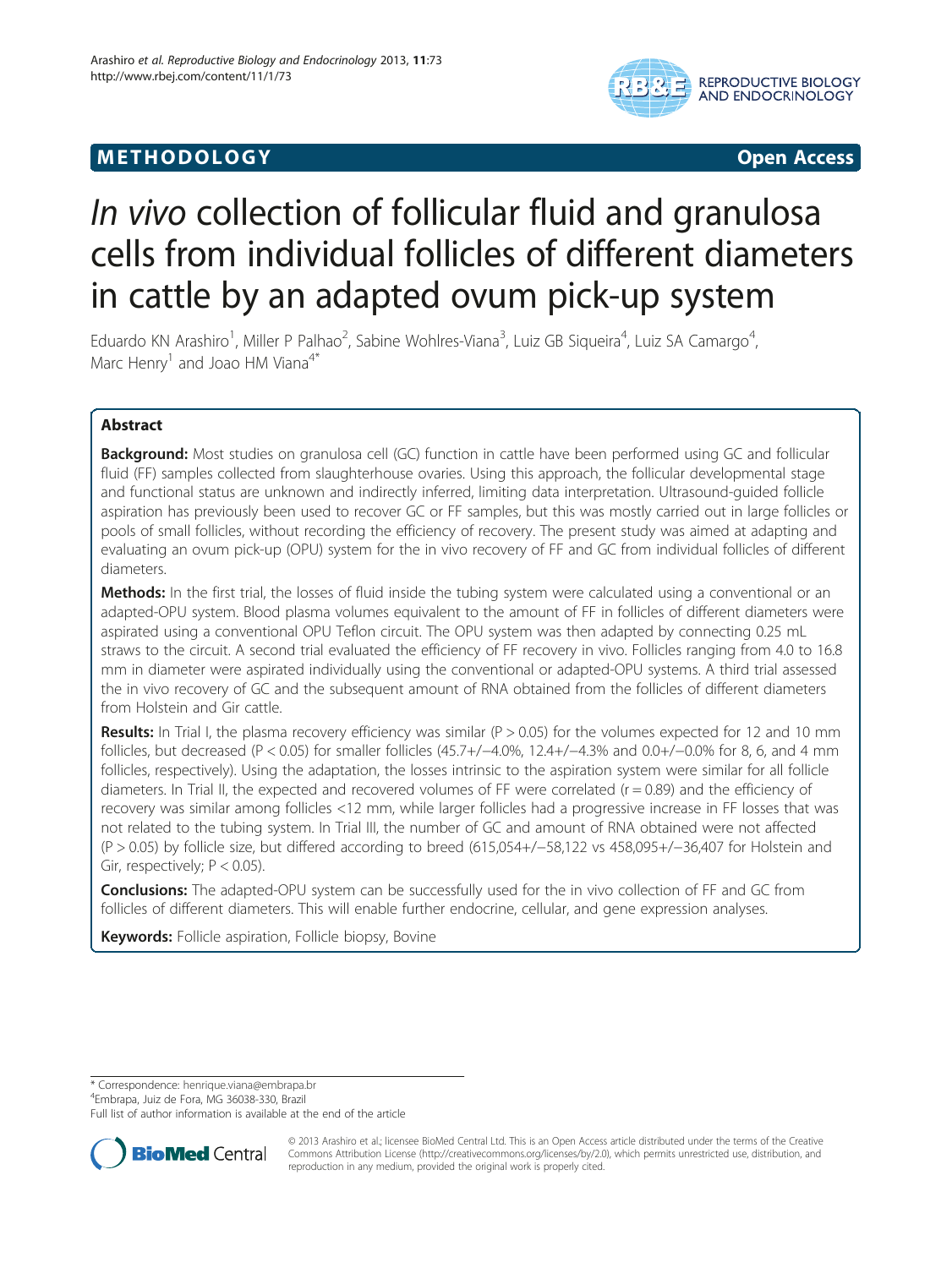#### Background

The granulosa cell layer is a very important component of the ovarian follicle. Interacting with the oocyte and the other cells of the follicle wall, the granulosa cells (GC) synthesize and secrete local factors associated with the regulation of follicle development [[1-3\]](#page-6-0) and are the main source of follicular fluid and plasma estradiol [\[4](#page-6-0)]. The role of the GC in follicle development and their relationship with oocyte quality have been the subject of several studies reviewed by [[5](#page-6-0)]. However, the internal position of the ovaries and the small size of the follicles complicate the recovery of GC in vivo. Therefore, their availability for analysis remains limited [\[6](#page-6-0)]. To overcome this technical limitation, most studies use follicular fluid (FF) and GC collected from slaughterhouse ovaries [\[7](#page-6-0)-[11](#page-6-0)] or after ovariectomy [[12-14](#page-6-0)]. Although less complex and less expensive, these approaches do not consider the dynamics of folliculogenesis. In ovaries recovered from slaughterhouses, the stage of follicle development and functional status must be indirectly estimated by size, appearance, or the ratio of estradiol to progesterone (E2/P4) [\[15,16](#page-6-0)]. Additionally, little or no information regarding the reproductive status of the animal or environmental effects are available. Follicular dynamics can be monitored before ovariectomy, but any further information about fertility is lost. If granulosa cells are kept under in vitro culture conditions after being collected, an additional bias may be added due to premature luteinization and its associated steroidogenic pattern changes [[17](#page-6-0)]. Therefore, even though the function of the GC has been widely studied, all these aspects should be considered when interpreting the results of these studies.

The in vivo collection of FF and GC provides a wide range of possibilities for studying ovarian physiology but also involves in some difficulties. The conventional procedures and the equipment used for OPU were designed to recover cumulus-oocyte complexes from most of the follicles at once, but not to aspirate or sample them individually. Although the in vivo recovery of FF and GC using OPU systems have been previously reported, in most cases, the samples were collected from large or preovulatory follicles [[18](#page-6-0)-[21](#page-7-0)], or were pooled [[22](#page-7-0)]. Moreover, the amount of FF or GC recovered from each follicle was seldom reported [\[22](#page-7-0)-[25](#page-7-0)], and this is a key piece of information that is required to design endocrine and molecular studies on an individual basis.

Whether OPU systems can be used to effectively sample small and medium follicles is particularly important in studies with Zebu breeds. The diameter of the dominant follicle at deviation [\[26,27](#page-7-0)] and at ovulation [[28](#page-7-0)] in Bos indicus is smaller than in Bos taurus. Thus, studies in Zebu and crossbreed animals would require the sampling follicles of smaller sizes than those previously reported in other breeds.

The aim of the present study was to adapt and evaluate the efficiency of an OPU system in recovering individual samples of FF and GC from follicles of different diameters in vivo.

### Methods

#### Experimental design and animals

All experimental procedures performed on the animals were previously approved by the Ethics for Animal Use Committee of the Embrapa Dairy Cattle Research Center (Protocol CEUA-CNPGL n°: 02/2011). To adapt and evaluate the further use of an OPU system for the recovery of FF and GC samples from follicles of different diameters in vivo, three experimental trials were performed. The first trial was designed to adapt the system to collect FF and GC samples from follicles of different diameters. The second and third trials were designed to evaluate the efficiency of the adapted OPU system for the in vivo recovery of samples of FF and GC, respectively. Crossbred Holstein-Zebu cows  $(n = 30)$  were used in Trial II and Holstein  $(n = 20)$  and Gir  $(n = 10)$  heifers were used in Trial III. All animals were cycling and no reproductive abnormalities were observed in prior gynecological exams. The crossbred cows were kept in an outdoor grazing system (Brachiaria decumbens) and the Holstein heifers were confined in free stalls and fed with corn silage and concentrate. Water and minerals were available to the animals ad libitum.

#### Trial I: development of the adapted OPU system

A preliminary in vitro test was performed to calculate fluid losses using a conventional OPU Teflon tubing circuit that was 80 cm long and of 1.0 mm internal diameter (WTA Tecnologia Aplicada, Cravinhos, Brazil). The known volumes of blood plasma that were expected to correspond to the volume of FF in follicles of 12, 10, 8, 6, and 4 mm in diameter were placed in 1.5 mL tubes and were 0.90, 0.52, 0.27, 0.11, and 0.03 mL, respectively. These volumes were determined by the formula,  $4/3\pi r^3$ , where r = follicle diameter/2. Five replicates were prepared for each follicle diameter. Thereafter, these volumes were aspirated using a 20 G needle connected to one tip of the Telfon circuit and were recovered in separate 1.5 mL tubes located at the end of the system using a vacuum pressure of 80 mm/Hg. These 1.5 mL tubes were weighed prior to the experiment (initial weight - iw). The blood plasma that was recovered was also weighed (final weight - fw) and the volume was calculated using the equation for density  $(d = w/v)$ , d - density; w – weight; v - volume). Briefly,  $v = (iw - fw) /$ d, and the density of the blood plasma was taken to be 1.06 g/mL.

The conventional OPU system was later adapted to reduce the losses observed for 8, 6, and 4 mm follicles. A sterile 0.25 mL semen straw was connected between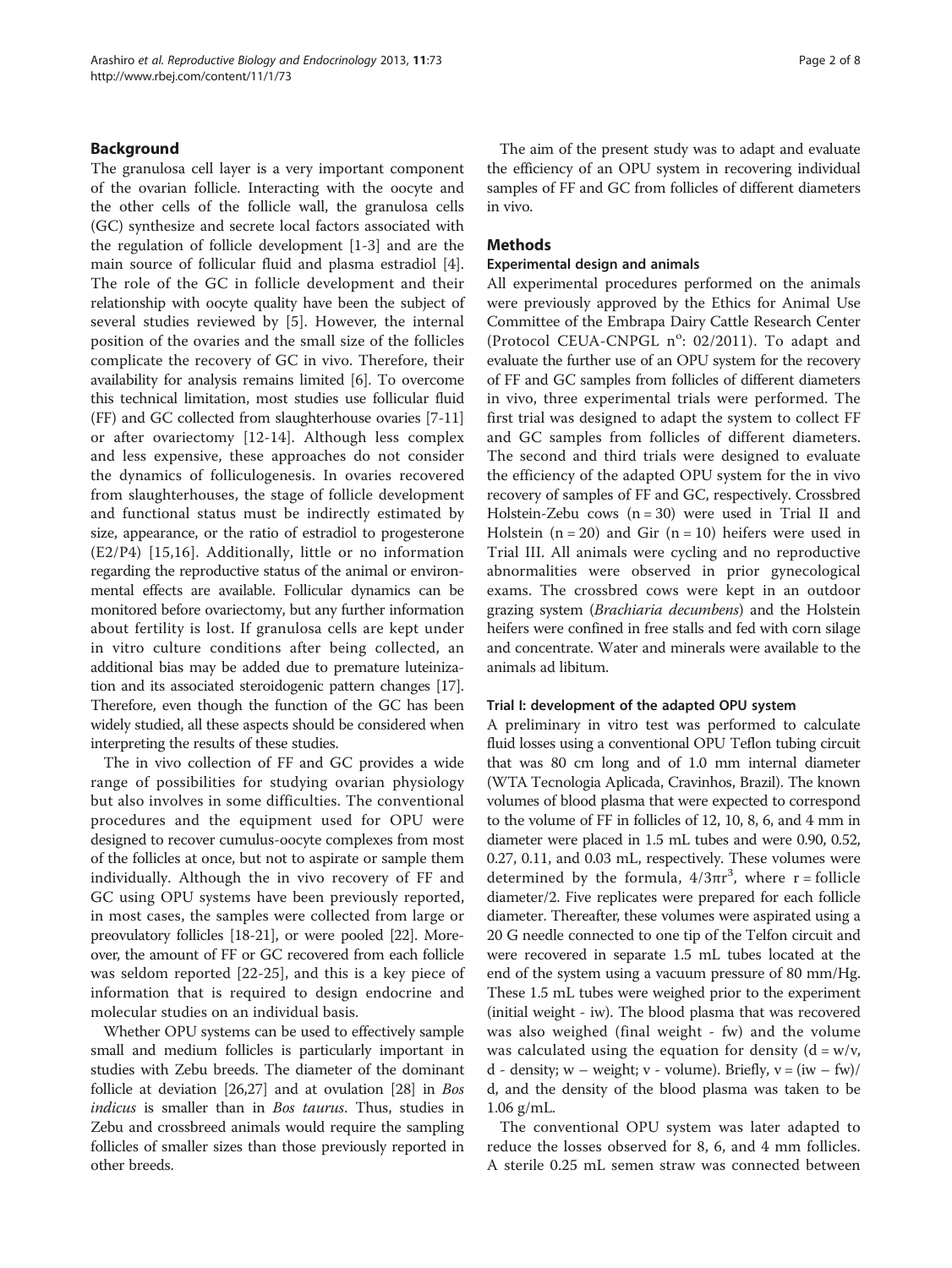<span id="page-2-0"></span>the Teflon circuit and the aspiration needle, so that the FF sample was recovered directly into the straw, without passing through the Teflon circuit (Figure 1). Using this adapted OPU system, known amounts of blood plasma, expected to correspond to the volumes of FF in follicles of 4 and 6 mm in diameter, were aspirated, recovered in the semen straws, and transferred to 1.5 mL tubes. The losses were calculated as previously described. Two 0.25 mL semen straws were connected to aspiration system to recover FF from 8 mm follicles. The cotton plug was removed from the first semen straw.

# Trial II: follicular fluid recovery in vivo using the adapted OPU system

For the second trial, the adapted system (Trial I) was used to collect FF directly from the ovarian follicles of the cows. The emergence of the follicular wave was first synchronized in crossbred cows  $(n = 30)$  by the insertion of an intravaginal progesterone releasing device (1 g, Sincrogest, Ourofino Agronegócio, São Paulo, Brazil) and the intramuscular injection of estradiol benzoate (2 mg, Sincrodiol, Ourofino). The animals were scanned daily with a transrectal B-mode ultrasonography (7.5 MHz transducer) to detect the emergence of the new follicular wave. The follicles that were detected in each wave were measured and individually aspirated at specific diameters. They were then grouped into 12 categories, specifically, 4.0 to 4.9, 5.0 to 5.9, and so on, with the last category being composed of follicles > 15 mm.

The main procedures for OPU were carried out as previously described [[27](#page-7-0)]. Follicle aspiration was performed using an ultrasound device (MyLab30 Vet Gold, Esaote, Genova, Italy), equipped with a micro-convex 7.5 MHz transducer connected to a needle guide system (WTA Tecnologia Aplicada). For follicles >8.5 mm, the conventional Teflon tubing system for OPU was used to recover the FF in 1.5 mL tubes. After the aspiration of each follicle, the Teflon system and the needle were replaced to avoid cross-contamination. For follicles  $\leq 7.5$  mm, the FF sampling was performed with the adapted system, as previous described. For follicles from 7.5 to 8.5 mm in diameter, two semen straws were used. Instead of a pump, the differential pressure applied to the system to recover the FF was created with a 10 mL syringe. Immediately after follicle collapse, the needle was removed from the ovary and the system was checked for the presence of FF and blood contamination. The volume of the FF sample was determined as previously described (Trial I), based on the sample weight and taking the density of the FF to be 1.03 g/mL.

# Trial III: Granulosa cells recovery using the adapted OPU system

Trial III was aimed at evaluating the number of granulosa cells and subsequent amount of total RNA recovered from follicles of different diameters in vivo in two cattle breeds. The emergence of the follicular wave was synchronized in 20 Holstein and 10 Gir heifers, using the same protocol described in the previous section. The heifers were scanned daily by transrectal B-mode ultrasonography (7.5 MHz transducer) to detect the emergence of the follicular wave. Thereafter, the follicular dynamics were monitored every 12 h and the largest follicle was aspirated at 6, 8, 10 or 12 mm in Holstein, or at 4, 6, 8 or 10 mm in Gir heifers. These diameters were established by taking into consideration the differences in follicle size at deviation between the breeds (8.5 mm for Holstein [[29](#page-7-0)]; 6.5 mm for Gir [[27](#page-7-0)]). The follicle aspiration procedures used were as described in the previous section.

After follicle aspiration, the FF sample volume was measured, as described for Trial II. They were also inspected for the presence or absence of the cumulus-oocyte complex (COC) by stereomicroscope. If present, COC was removed from the fluid. The samples were then centrifuged at 600 X g for 10 min to separate the fluid and the cells. The follicular fluid was removed and stored at −20°C for hormone analysis. The remaining pellet with the GC was re-suspended and vortexed with 200 μL of 0.1% hyaluronidase for 5 min, then washed twice in PBS. The number of cells was determined with a hemocytometer. Aliquots of approximately100,000 cells were then prepared and preserved in RNA later (Ambion, Austin, USA) at −20°C until RNA extraction. The samples that were visually contaminated with blood or with fewer than 100,000 GC were discarded. All statistical analyses only were performed in follicle samples recovered from viable growing follicles, as determined by ultrasound records and the estradiol: progesterone (E2/P4) ratio.



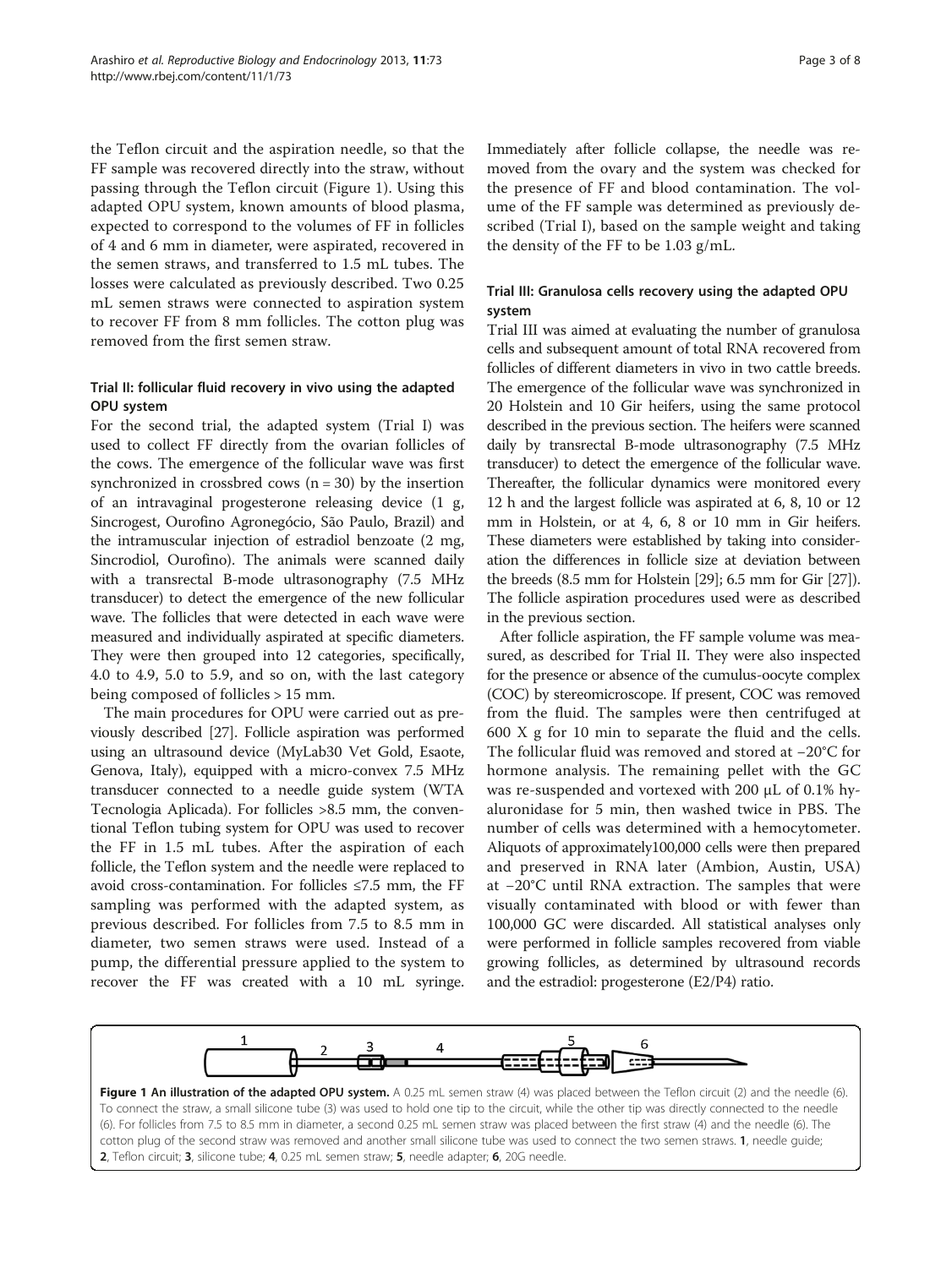#### <span id="page-3-0"></span>RNA extraction

Total RNA was extracted from the aliquots of 100,000 cells using the RNeasy Micro Kit (Qiagen GmbH, Hilden, Germany) according to the manufacturer's instructions and treated with DNase. The total RNA was quantified using 1 μl of sample and a spectrophotometer ND-100 (NanoDrop, Wilmington, USA).

#### Hormonal assay

The intrafollicular concentrations of estradiol and progesterone were determined by solid-phase  $I^{125}$  radioimmunoassay (RIA), using commercial RIA kits (TKE22 Coat-A-Count Estradiol and TKPG5 Coat-A-Count Progesterone, Siemens Healthcare Diagnostics Inc., Tarrytown, NY, USA), as described previously [[30](#page-7-0)].

#### Statistical analyses

The outcome variables, including volume losses, follicular fluid volume, number of GC, and quantity of RNA recovered, were evaluated for normality and homoscedasticity using Lilliefors and Cochran and Bartlett tests. The effects of the follicle diameter and breed were analyzed by ANOVA, and the differences between means among the follicle classes were compared by Tukey's test. The efficiency of the in vivo recovery of the FF sample was determined by regression analysis. The correlation between follicle diameter and the number of GC recovered in Trial III was compared using Pearson's correlation method. The frequencies of visible blood contamination and FF samples with less than 100,000 GC were evaluated by Chi-squared test. A probability of  $P < 0.05$  indicated that a difference was significant. The results are shown as the mean ± SEM.

#### Results

#### Trial I

For the in vitro test, the amount of volume lost to the aspiration system became gradually more significant as the aspirated volume decreased (Table 1). The aspiration

#### Table 1 Recovery efficiency in vitro using a conventional (80 cm Teflon tubing) or an adapted (with 0.25 mL semen straws) aspiration system

|                                      | <b>Expected FF</b><br>volume (mL) | Recovery efficiency (%)                 |                                          |
|--------------------------------------|-----------------------------------|-----------------------------------------|------------------------------------------|
| Equivalent follicle<br>diameter (mm) |                                   | Conventional<br>OPU system<br>$(n = 5)$ | Adapted system <sup>1</sup><br>$(n = 5)$ |
| 12                                   | 0.90                              | $87.3 + 1.1a$                           |                                          |
| 10                                   | 0.52                              | $80.1 + 2.5^{\circ}$                    |                                          |
| 8                                    | 0.27                              | $45.6 + 4.0^{b}$                        | $78.3 + 3.3a$                            |
| 6                                    | 0.11                              | $124 + 43^c$                            | $75.6 + 4.0^{\circ}$                     |
|                                      | 0.03                              | $0.0 \pm 0.0^{\circ}$                   | $73.9 + 5.0^{\circ}$                     |

 $\frac{a}{a}$ , b, c, d<sub>The</sub> means without a common superscript in the same column differed by Tukey's test (P < 0.05).

 $\overline{P}$  The adapted system was used only for 8, 6, and 4 mm follicles.

of the expected volume for a 4 mm follicle, corresponding to 30 μL, resulted in the complete loss of the fluid to the conventional tubing system. However, when the adapted system was used losses of the expected volumes for follicles of 8, 6, and 4 mm in diameter decreased, and there was no difference  $(P > 0.05)$  in losses intrinsic to the aspiration system among follicles of different diameters (Table 1).

#### Trial II

Samples of FF were successfully recovered in 96.3% (104/108) of the attempts. There was a high (89.1%, P < 0.05) correlation between the expected and recovered volumes of FF. The volume of FF recovered after aspiration increased with follicular diameter  $(y = 0.008x^2 - 0.05x + 0.14$ ,  $R^2$  = 0.72). The recovered volume of FF was similar to the expected volumes for follicles with diameter ≤11 mm  $(P > 0.05)$ . However, in larger follicles, a significant decrease  $(P < 0.05)$  in the volume of FF recovered was observed (Figure [2\)](#page-4-0).

#### Trial III

The overall mean (±SEM) number of GC recovered was 716,708 ± 68,536, providing  $6.8 \pm 0.7$  samples of 100,000 cells with  $14.8 \pm 0.7$ ng of RNA/μL for each punctured follicle. For both breeds follicular diameter had no effect  $(P > 0.05)$  on the mean number of GC recovered. However, this was significantly affected by the breed. The overall number of GC recovered was greater in Holstein than in Gir heifers (Table [2\)](#page-4-0). The percentage of FF samples lost due to visible blood contamination was not different between the Holstein and Gir breeds (Table [2\)](#page-4-0). In the Gir breed, visible blood contamination was observed in samples from follicles of 4, 6, 8, and 10 mm  $(n = 5, 2, 3, 3, 1)$ samples, respectively). In the Holstein breed, visible blood contamination was only observed in samples from follicles of 10 and 12 mm  $(n = 3$  and 2 samples, respectively). Similarly, the number of samples that were excluded due to a recovery of fewer than 100,000 GC was not different between the Holstein and Gir breeds (Table [2\)](#page-4-0). In the Holstein group, a low number of GC (<100,000 cells) only occurred in two samples from follicles of 12 mm in diameter, while in the Gir group this was observed in samples from 4 and 8 mm follicles (2 and 1 samples, respectively). The percentage of FF samples excluded due to E2/P4 ratios lower than 1 was the same between the breeds (Table [2](#page-4-0)). In the Holstein heifers, samples with E2/P4 lower than 1 were observed in samples from follicles of 6 mm in diameter  $(n = 2)$  while in Gir heifers, this was observed in samples from follicles of 4 and 8 mm in diameter ( $n = 2$ ) and 1, respectively). The amount of total RNA extracted from the samples of each follicle was not affected by follicle categories or by breed  $(8.8 \pm 0.7 \text{ vs } 9.8 \pm 1.7 \text{ ng/µL},$  for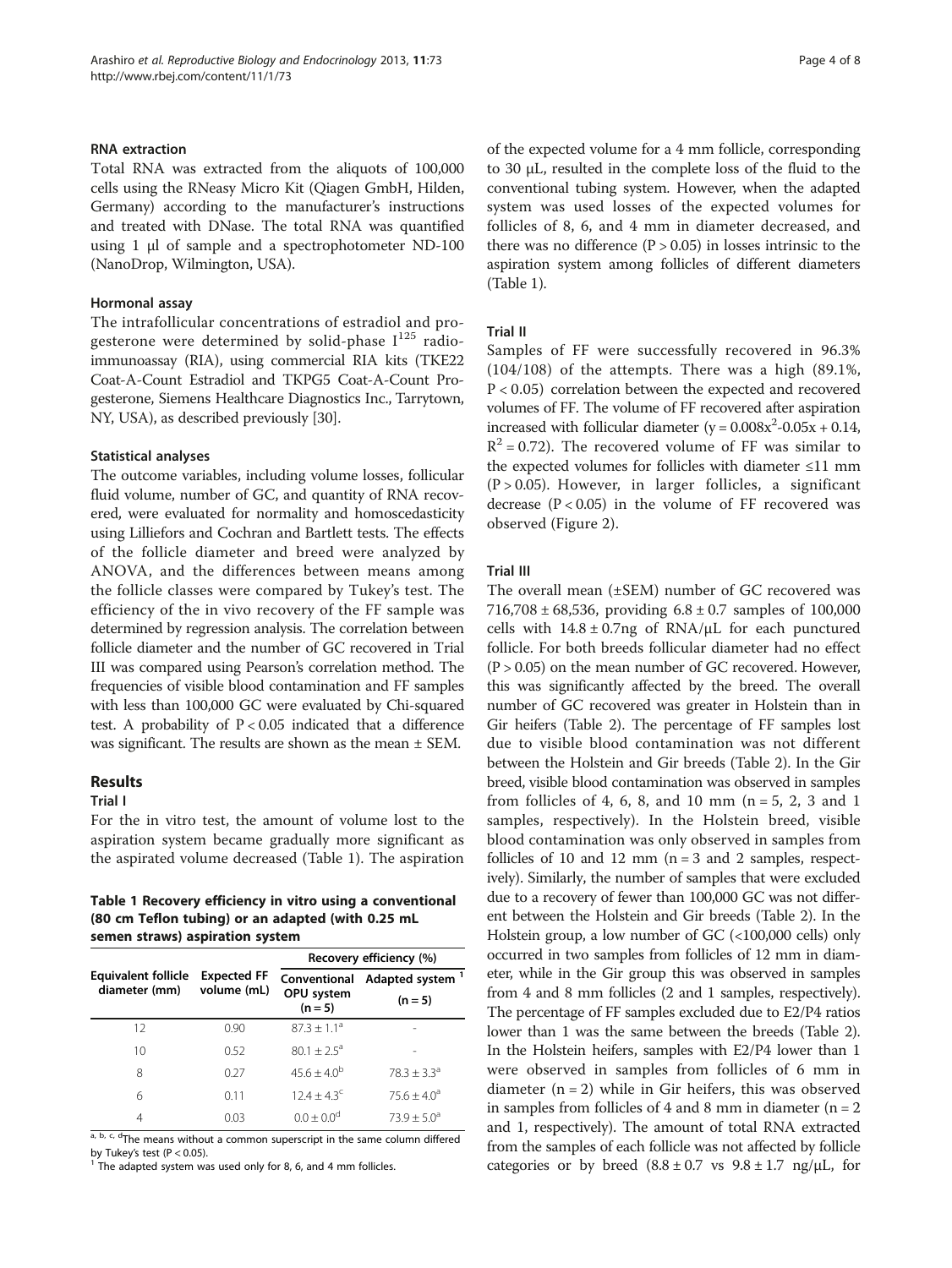Holstein and Gir, respectively). No sample was excluded due to failure in RNA extraction.

#### **Discussion**

Most studies in folliculogenesis use follicle fragments, cells or contents recovered from slaughterhouses [[7,9,11](#page-6-0)]. Although practical and less costly, with this approach, little or no information is available about the donor's reproductive status or environmental effects, thus limiting data interpretation. Additionally, sequential evaluation in the same animal is not possible. The present study evaluated the efficiency of an adapted OPU system for recovering biological materials from individual ovarian follicles in vivo. To our knowledge, this is the first study to describe a methodology for the individual, in vivo aspiration of follicles of different diameters and to quantify the recovered material, specifically, follicular fluid,

Table 2 Number of GC recovered and the percentage of samples lost due to visible blood contamination, low number of GC (<100,000 cells), or E2/P4 ratio lower than 1

| Hosltein                          | Gir                        |  |  |
|-----------------------------------|----------------------------|--|--|
| $615.054 \pm 58.122$ <sup>a</sup> | $450.095 \pm 36.047^b$     |  |  |
| $8.8 + 0.7$                       | $9.8 \pm 1.7$              |  |  |
|                                   |                            |  |  |
| 11.4% (5/44) <sup>a</sup>         | 14.9% (11/77) <sup>a</sup> |  |  |
| 4.5% $(2/44)$ <sup>a</sup>        | 3.9% (3/77) <sup>a</sup>   |  |  |
| 4.5% $(2/44)^a$                   | $3.9\%$ $(3/77)^{a}$       |  |  |
|                                   |                            |  |  |

a, <sup>b</sup>The means without a common superscript in the same column differed by Tukey's test ( $P < 0.05$ ).

granulosa cells, and RNA. As expected, it was possible to obtain individual samples of FF, GC, and RNA from follicles larger than 8 mm in diameter using the conventional system. The novelty of the present study was the efficiency of the adapted OPU system in recovering individual samples of FF, GC, and RNA from small antral follicles (4 to 8 mm in diameter). The adaptation (Figure [1](#page-2-0)) overcame the volume losses observed when the conventional OPU system was used to aspirate volumes from follicles smaller than 10 mm in diameter (Table [1\)](#page-3-0).

The first trial of the present study was aimed at evaluating and adapting the conventional OPU system for FF and GC recovery. FF is composed of colloid proteins and mucopolysaccharides [[31\]](#page-7-0) and consequently, shows a variable degree of viscosity [\[32](#page-7-0)]. This viscosity causes a speed gradient when fluids pass in tubular systems, with the flux in the inner part of the tube being faster than that in the periphery [\[33\]](#page-7-0). Such phenomenon causes the fluids to spread over the inner surface of the aspiration circuits. Consequently, losses of the aspirated volume will be proportionally higher for smaller amounts of fluid, as was observed in the present study. The adaptation performed in the OPU system overcame this problem, making fluid recovery from small (4 mm) follicles viable. When the system was used in vivo (Trial II), the recovery rates were similar in follicles up to 12 mm, but a progressive loss of the expected volume occurred thereafter. This loss was not intrinsic to the aspiration system or to the procedure, because the visualization of large follicles and consequently, their aspiration, was easier. Instead, large follicles are more likely to collapse before complete

<span id="page-4-0"></span>

 $\overline{4}$ 

2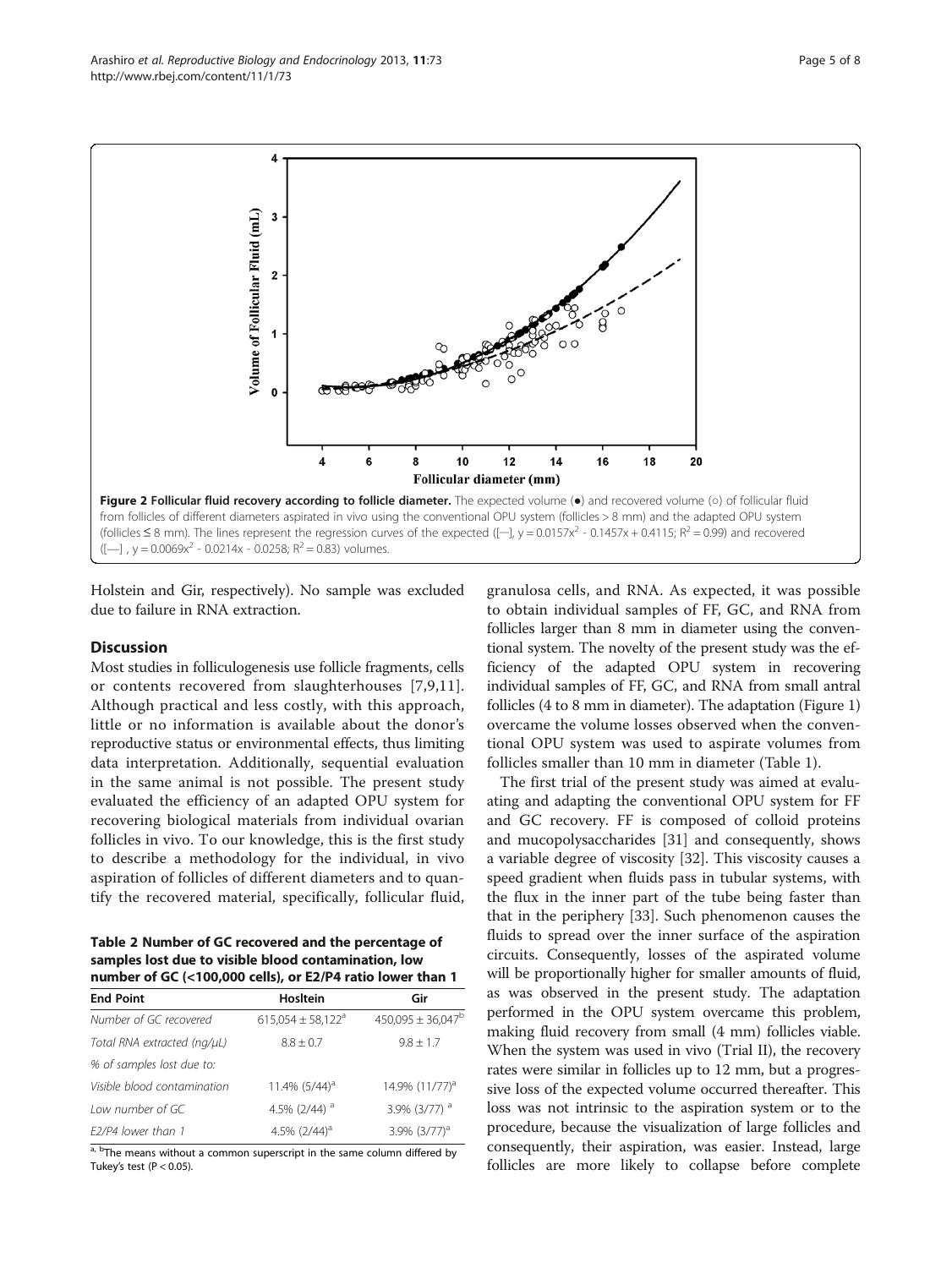aspiration, reducing the efficiency of fluid recovery. As such, COC recovery is lower in larger follicles, when compared to smaller ones [[34](#page-7-0)]. In spite of the FF losses in large follicles, the overall efficiency of the technique (recovered/ expected) in the present study was high (89.1%). The success rate (samples recovered/follicles punctured) was also greater than those previously reported (96.3% vs 79.2 to 83.3% [[24\]](#page-7-0)), demonstrating that the adapted OPU system can be successfully used to obtain FF samples from a range of follicle diameters.

In the second trial, we were able to recover FF samples as small as  $28.3 \mu L$  (Figure [2](#page-4-0)). There is a high concentration of steroids, in the FF. For example, estradiol is present in the FF at a concentration of more than 1,000-fold greater than in the plasma [\[16\]](#page-6-0). Most FF samples are diluted for steroid analysis [\[23,35](#page-7-0)] and therefore, even the small volume recovered from follicles of 4.0 to 5.0 mm is sufficient for evaluating E2 and P4 by RIA, as observed in the present study. For other biochemical analysis, however, the volume of FF may be an important limitation for the individual evaluation of small follicles. For example, in previous studies of the biochemical composition of FF recovered from medium and small follicles, the samples were pooled to reach the necessary volumes [[35\]](#page-7-0).

To confirm the status of the follicles aspirated, samples of FF from follicles of different diameters collected in Trial III were evaluated by RIA. The intrafollicular concentration of steroids (E2, P4, E2/P4) can be used as biochemical indices to classify a bovine follicle as healthy or atretic [[16\]](#page-6-0). This classification, however, is retrospective, and cannot be used, for example, to choose which follicles will be sampled. Moreover, despite a general consensus about the use of a  $E2/P4$  ratio  $>1$  as a threshold to classify large follicles as viable or atretic [[7,16](#page-6-0)], there is a huge variation both in estradiol values (26 to 1,776 ng/mL), as well as in the estradiol: progesterone ratio (1.2 to 106) in follicles >8 mm that have been deemed as viable [[20](#page-7-0)]. These differences suggest possible variations in the developmental status or potential of these follicles and suggest that the E2/P4 ratio has limited power as a criterion for selection of follicles for GC studies. In the present study, the adapted OPU system allowed the sampling of FF from follicles after tracking their growth during the follicular wave. Although a few follicles (4.1%; 5/121) still presented  $E2/P4$  ratio < 1, all but one of these were small follicles (<6 mm), in which the expected E2 production is low and an E2/P4 ratio below 1 does not necessarily indicate atresia [\[15](#page-6-0),[16\]](#page-6-0). The total concentration of progesterone (>100 ng/mL) is also used as criteria of atresia [[15,](#page-6-0)[36](#page-7-0)], and when these two criteria were combined, only one follicle in the present study would be classified as atretic. The possibility of tracking follicles before aspiration increases their reliability as a source of biological material for folliculogenesis studies. However, for small follicles, as

the period of monitoring is short, there is an increased chance of misidentifying follicles of the same cohort, depending on the resolution of the scanning equipment.

The other possibility evaluated in the present study was the use of the adapted OPU system to recover GC. While the conventional OPU procedure was developed to recover COC [[37\]](#page-7-0), mural granulosa cells are also often present in the FF recovered [\[20](#page-7-0)]. Interestingly, in the present study, the number of GC recovered did not differ among follicles categories and the correlation between the number of GC cells and FF volume recovered was not significant in both breeds studied ( $P > 0.05$ ). As the follicle grows, the GC replicates and the number of cells in the follicular wall increases. However, samples obtained from larger follicles did not have more cells than samples obtained from smaller ones. Previous studies suggested that the rates of GC proliferation and of antrum expansion are not coordinately regulated [[38,39](#page-7-0)] and that differences between them could influence the number of GC layers as well as their accommodation over the basal membrane [\[40\]](#page-7-0). This would indirectly affect the probability of GC being sloughed off during follicle aspiration. Moreover, in small follicles, the tip of the aspiration needle is closer to most of the inner antrum surface and as such, losses of GC together with FF are less likely to occur. This could explain the lack of difference observed in the number of GC recovered from follicles of different diameters.

Blood contamination in FF samples often results in the samples being unusable for GC gene expression analysis. This is because the contamination may lead to a miscount of the cell concentration and interfere with the efficiency of total RNA extraction using the commercial kit. Despite working with a live animal model, in the present study, the number of FF samples lost due to visible blood contamination was low (11.4% and 13.9% for Holstein and Gir, respectively). When the targeted follicle is not successfully aspirated in the first attempt due to the movement of the animal or to difficulties in reaching the follicle antrum, the eventual injury caused by the needle movement increases the likelihood of blood contamination. This limits the number of follicles collected in each procedure. Visible blood contamination occurred in samples recovered from all follicular categories, indicating that the risk of sample loss due to visible blood contamination was not related to follicle diameter. Because of their reduced dimensions, small follicles ( $\leq 6$  mm) are more difficult to aspirate and injuries to the ovarian stroma are more likely to occur. On the other hand, while the aspiration of larger follicles is easier to perform, the follicular wall has a well-developed vascular bed [[41](#page-7-0)]. Consequently, a small contamination by blood cells is likely to occur when aspirating follicles from live donors. The results of the present experiment, however, suggest that visible blood contamination was an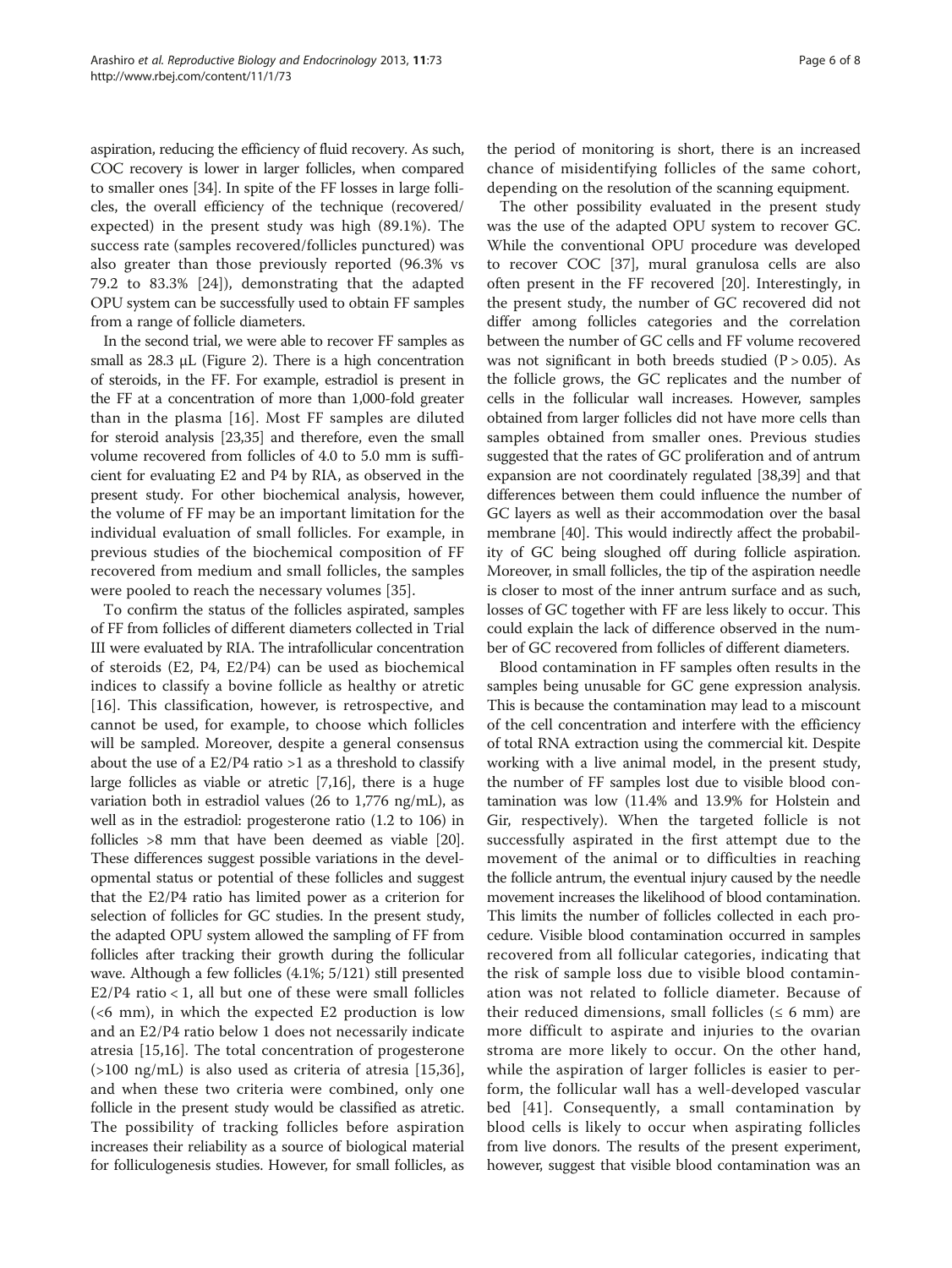<span id="page-6-0"></span>infrequent and accidental event that occurs regardless of follicle size.

The amount of total RNA extracted from the samples was unaffected by follicular diameter or breed. In this study, and as has been previously reported, in the GC layer, the cells were strongly adhered to each other and after follicular aspiration and large clusters of GC were observed [\[20\]](#page-7-0). Although the GC samples were vortexed with 0.1% hyaluronidase solution, some GC clusters still persisted. The presence of these clusters may have led to a miscount of the GC recovered and consequently, the GC may not have been evenly distributed in the aliquots. A previous study that collected FF and GC samples from preovulatory follicles reported that 30% of the samples collected did not provide enough mRNA for analysis by RT-PCR [\[21](#page-7-0)]. The contamination of GC samples with other cell types, such as epithelial cells or fibroblasts, can also occur during follicle aspiration. However, the amount of such contaminants is unlikely to be significant and these cell types would not interfere in the analysis of the expression of the genes particular of interest in GC, especially those in the steroidogenic pathway. Despite these limitations, in the present study most of the FF samples collected in both breeds provided sufficient quantities of GC and quantity of RNA to perform further analysis by PCR.

#### Conclusions

The adapted OPU system can be successfully used in vivo to collect samples of FF and GC from follicles of different diameters for further endocrine, cellular, and gene expression analyses.

#### Competing interests

The authors declare that they have no competing interests.

#### Authors' contributions

JHMV conceived the project and coordinated the study. JHMV, EKNA, LGBS, and MPP contributed to the experimental activities, including the in vitro trial, animal synchronization, in vivo OPU procedures, and processing of samples. EKNA and MPP performed the hormonal assay. SWV preformed the RNA extraction, reverse transcription, and PCR tests. LSAC and MH contributed to the data and statistical analysis. JHMV and EKNA drafted the manuscript, which was revised by all authors. All authors read and approved the final manuscript.

#### Authors' information

JHMV, LSAC, and LGBS are researchers at the Laboratory of Animal Reproduction of Embapa Dairy Cattle Research Center. MPP is a professor at Universidade José do Rosário Vellano (Unifenas). SWV is a DSc student (Biological Sciences) at Federal University of Juiz de Fora. During the experimental period, EKNA was a DSc student (Animal Science) at Federal University of Minas Gerais and currently, he has a post-doctoral scholarship at Embrapa Dairy Cattle Research Center. MH is a professor at Federal University of Minas Gerais.

#### Acknowledgments

The authors would like to thank Embrapa Project 01.07.01.002.05 and Fapemig CVZ APQ 02863/09 for financial support, and CAPES for the DSc scholarship to EKNA. The authors also thank Prof. Dr. Eunice Oba for technical support in the hormonal assays, and Elsevier's language editing service for reviewing the manuscript.

#### Author details

<sup>1</sup> Federal University of Minas Gerais, Belo Horizonte, MG 30123-970, Brazil. <sup>2</sup>University Jose do Rosario Vellano, Alfenas, MG 37130-000, Brazil. <sup>3</sup>Federal University of Juiz de Fora, Juiz de Fora, MG 36036-900, Brazil. <sup>4</sup>Embrapa, Juiz de Fora, MG 36038-330, Brazil.

Received: 1 April 2013 Accepted: 29 July 2013 Published: 2 August 2013

#### References

- 1. Eppig JJ: Oocyte control of ovarian follicular development and function in mammals. Reproduction 2001, 122:829-838.
- 2. Sugiura K, Su YQ, Diaz FJ, Pangas SA, Sharma S, Wigglesworth K, O'Brien MJ, Matzuk MM, Shimasaki S, Eppig J: Oocyte derived BMP15 and FGFs cooperate to promote glycolysis in cumulus cells. Development 2007, 134:2593–2603.
- 3. Gilchrist RB, Lane M, Thompson JG: Oocyte-secreted factors: regulators of cumulus cell function and oocyte quality. Hum Reprod Update 2008, 14(2):159–177.
- 4. Kulick LJ, Kot K, Wiltbank MC, Ginther OJ: Follicular and hormonal dynamics during the first follicular wave in heifers. Theriogenology 1999, 52(5):913–921.
- 5. Gilchrist RB, Ritter LJ, Armstrong DT: Oocyte-somatic cell interactions during follicle development in mammals. Anim Reprod Sci 2004, 82–83:431–446. Review.
- 6. Bonnet A, Dalbies-Tran R, Sirad MA: Opportunities and challenges in applying genomics to the study of oogenesis and folliculogenesis in farm animal. Reproduction 2008, 135:119–128.
- 7. Glister C, Groome NP, Knight PG: Bovine follicle development is associated with divergent changes in activin-A, inhibin-A and follistatin and the relative abundance of different follistatin isoforms in follicular fluid. J Endocrinol 2006, 188(2):215–225.
- 8. Sisco B, Pfeffer PL: Expression of activin pathway genes in granulosa cells of dominant and subordinate bovine follicles. Theriogenology 2007, 68(1):29–37.
- 9. Monniaux D, Clemente N, Touzé JL, Belville C, Rico C, Bontoux M, Picard JY, Fabre S: Intrafollicular steroids and anti-mullerian hormone during normal and cystic ovarian follicular development in the cow. Biol Reprod 2008, 79(2):387–396.
- 10. Nimz M, Spitschak M, Schneider F, Fürbass R, Vanselow J: Down-regulation of genes encoding steroidogenic enzymes and hormone receptors in late preovulatory follicles of the cow coincides with an accumulation of intrafollicular steroids. Domest Anim Endocrinol 2009, 37(1):45–54.
- 11. Tabandeh MR, Hosseini A, Saeb M, Kafi M, Saeb S: Changes in the gene expression of adiponectin and adiponectin receptors (AdipoR1 and AdipoR2) in ovarian follicular cells of dairy cow at different stages of development. Theriogenology 2010, 73:659–669.
- 12. Valdez KE, Cuneo SP, Gorden PJ, Turzillo AM: The role of thecal androgen production in the regulation of estradiol biosynthesis by dominant bovine follicles during the first follicular wave. J Anim Sci 2005, 83(3):597–603.
- 13. Canty MJ, Boland MP, Evans AC, Crowe MA: Alterations in follicular IGFBP mRNA expression and follicular fluid IGFBP concentrations during the first follicle wave in beef heifers. Anim Reprod Sci 2006, 93(3–4):199–217.
- 14. Luo W, Gumen A, Haughian JM, Wiltbank MC: The role of luteinizing hormone in regulating gene expression during selection of a dominant follicle in cattle. Biol Reprod 2011, 84(2):369–378.
- 15. Hayashi KG, Berisha B, Matsui M, Schams D, Miyamoto A: Expression of mRNA for the angiopoietin-tie system in granulosa cells during follicular development in cows. J Reprod Dev 2004, 50(4):477–480.
- 16. Nishimoto H, Hamano S, Hill GA, Miyamoto A, Tetsuka M: Classification of bovine follicles based on the concentrations of steroids, glucose and lactate in follicular fluid and the status of accompanying follicles. J Reprod Develop 2009, 55(2):219–224.
- 17. Mingoti GZ, Garcia JM, Rosa-e-Silva AAM: Steroidogenesis in cumulus cells of bovine cumulus–oocyte-complexes matured in vitro with BSA and different concentrations of steroids. Anim Reprod Sci 2002, 69:175-186.
- 18. Leroy JL, Vanholder T, Delanghe JR, Opsomer G, Van Soom A, Bols PE, Dewulf J, de Kruif A: Metabolic changes in follicular fluid of the dominant follicle in high-yielding dairy cows early post partum. Theriogenology 2004, 62(6):1131–1143.